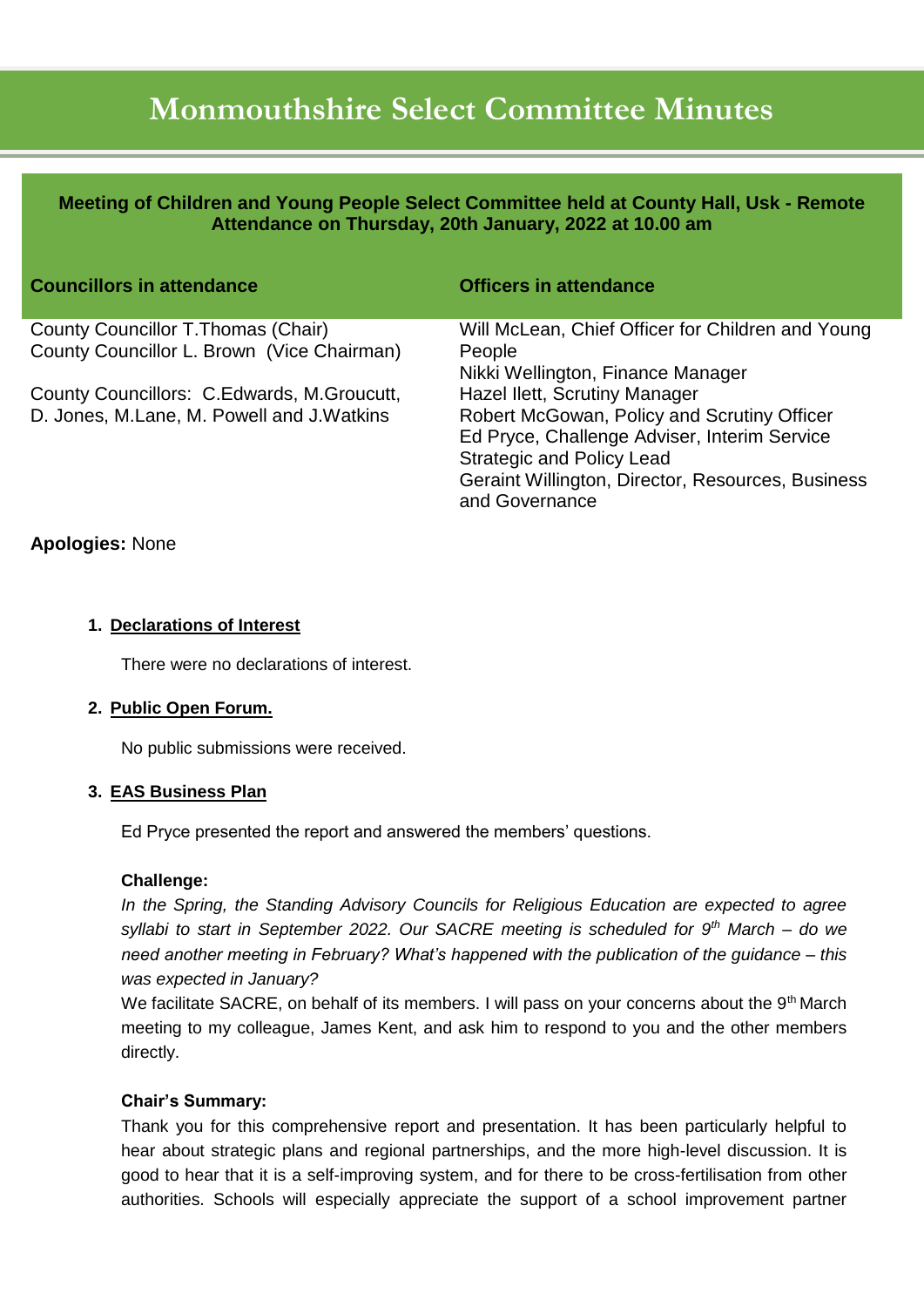

following the very difficult circumstances wrought by the pandemic. 'Agile, timely and responsive' actions will help schools. The committee is happy with the report and EAS's plan.

## **4. Additional Learning Needs Funding Formula for schools**

Nicola Wellington presented the report and answered the members' questions.

## **Challenge:**

*Could there be a further explanation of the difference between the two models? Which will be the better option?*

The two models are very similar in what they propose. If we were to go for funding with a higher amount on pupil numbers, then schools with larger pupil numbers would gain more, whereas if we were to go for the 70% funding then they would have slightly less. The working group didn't have a preference with these models but felt that both should be put out for schools to consider, and are committed to the principles of pupil numbers and additional learning needs, rather than any other driver for the formula.

*Anonymity in the table of responses is understandable, but can anything be drawn from looking at the responses from schools – is there a link to the size of the schools and their responses, or a delineation between secondary and primary school responses?*

Looking at pupil numbers, some headteachers might be able to work out which school is theirs. Our comprehensive schools have larger pupil numbers so with these two models we will see that the secondary schools will gain funding, and smaller primary schools will lose funding. Where schools have high levels of statements, and school action plus statements in place, then moving away from higher funding for ALN and doing it on pupil numbers and additional learning needs, schools will lose. This is why they were very clear that they want that transitional funding in place, to allow schools to move from the old model to the new (this will be in place for up to 3 years), and to minimise the disruption in terms of funding, staffing and – most importantly – support for those pupils.

*Is it still the case that if a school has more pupils in special needs than others then they will get more funding, and if a child moves schools the funding goes with them?*

In terms of the new model, the proposal is that the funding will remain in place for the whole of the financial year, which will give the schools the flexibility to plan the funding and staffing for that financial year. If a pupil leaves, to go to another school, the funding will not move. Under the old system the funding would have moved, resulting in the member of staff supporting that child being made redundant, in most cases. However, if a family with a child with additional learning needs moves into the county, the council will be able to provide funding on a one-off basis, to provide support for the first financial year, but following that, the child would be on roll at the school properly and attract funding under this new system.

*Has there been any feedback on a 75% and 25% funding split? What effect would that have?*

This was discussed at the working group; they preferred the 70/30 or 80/20 versions, which is why we have gone out with those recommendations. In terms of feedback from schools, the consultation only went out on  $10<sup>th</sup>$  January, so we have not yet had their responses.